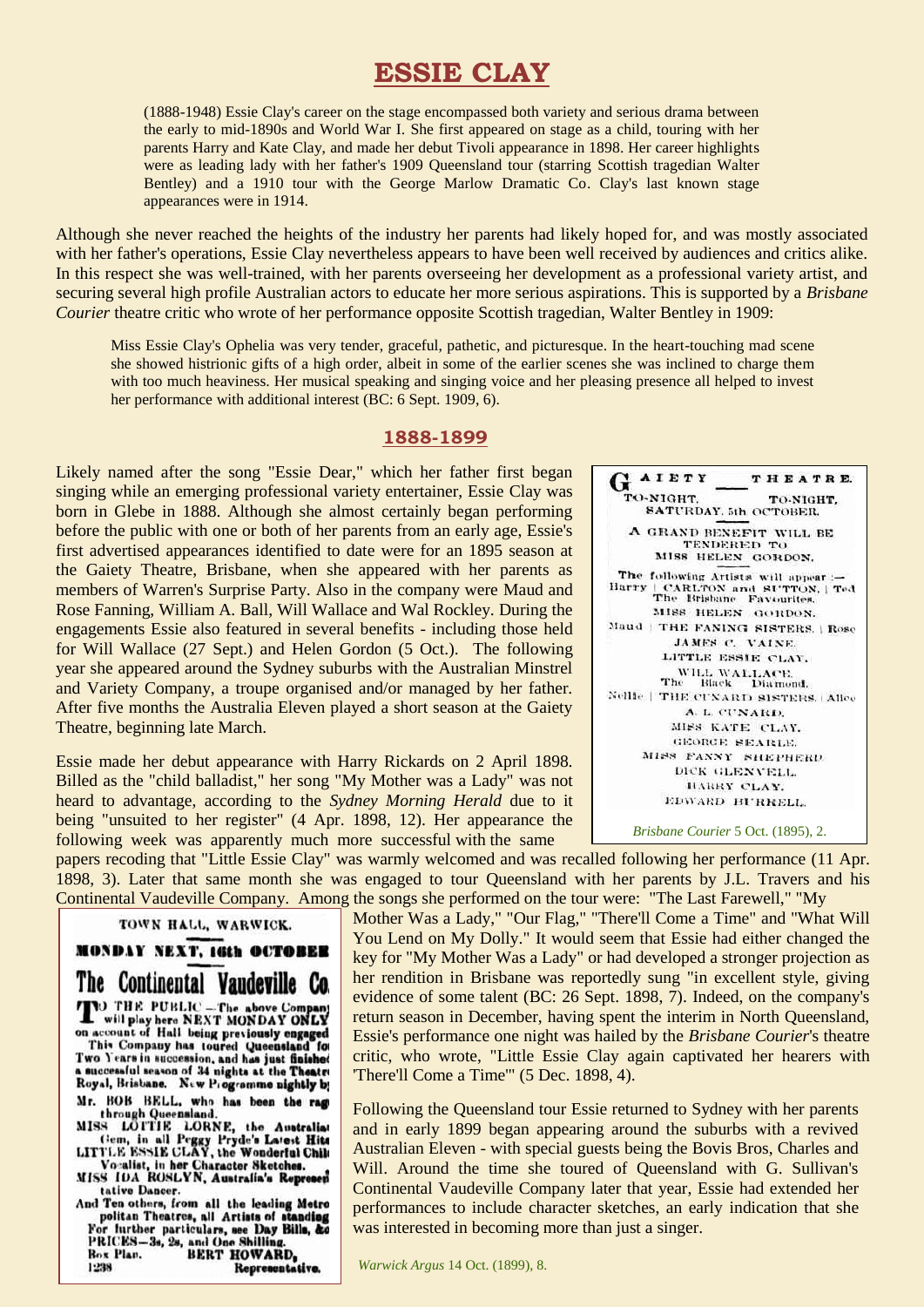#### **1900-1907**

Much of 1900 was spent touring with her parents as members of Walter Bell's Waxworks, Boer War and London vaudeville Company. While only some Queensland dates between July and October have yet been established, the *Morning Bulletin* (Rockhampton) records that the company had previously been travelling with much success in southern towns, including "a month in Newcastle" (19 July 1900, 5). The Bell tour is believed to have been the last that her father undertook under another managers direction, as in December he took his own troupe, billed as Clay's Waxworks and Vaudeville Company on the road through Northern NSW. In this respect he likely bought out Bell's operations (primarily the waxworks), and using his own knowledge of Northern NSW and Queensland undertook a tour in his own right. Among the songs that Essie is recorded as having sung on this first tour were: "Please Mr Conductor," "In the Pale Moonlight," "John Bull Jnr," "London Town," "My Mother was a Lady," "Take a Patsie," "She Was Happy Till She Met You," "I'll Be Your Sweetheart, If You'll Be Mine" and "Whisper My Name to Nell."

Essie is known to have toured Queensland with her father's company for the first five years of its operations. Her final tour, undertaken at age 16, saw her being positioned away from the "child balladist" of her early years and given the billing "young contralto." Among the songs she is known to have performed between 1901 and 1904 were "You Can Get a Sweetheart But Not Another Mother" and "Good-bye Dolly Gray."

While Essie's movements between 1905 and her 1908 tour with Clay's Dramatic Company are yet to be established, it is likely that she remained in Sydney with her mother and concentrated on her final years of schooling. Research into her father's movements indicates that the family resided in Wigram Street, Glebe during this period. It was also during this same period that Essie received dramatic acting lessons from Harry Leston and Roland Watts-Phillips.



**Terrace houses in Wigram Road, Glebe**  The Clay's resided at No 25 in 1907 and 1908 Photo courtesy of Clay Djubal.

### **1908-1914**

Realising that his daughter showed some promise as an actress, Harry Clay used his considerable reputation to mount a short tour of Queensland and New South Wales over October and November with Essie as the lead actress opposite experienced actor Albert Lucas. After playing a short season at Sydney's Royal Standard, the company travelled directly to Rockhampton. The tour dates established to date were Mt Morgan, Bundaberg, Maryborough, Gympie, Ipswich, Toowoomba, Warwick and Singleton. Clay saw no advantage in trying to hoodwink the public by claiming that Essie was anything other than a young and aspiring actress. The *Toowoomba Chronicle* typified the type of publicity she received leading up to the arrival of the company in each town when it drew attention to the tour being her first important appearance on the stage in a dramatic role:

The part of the heroine has been entrusted to Miss Essie Clay, who is making her first important appearance on the stage, and she will be supported by a particularly strong combination of metropolitan artists (TC: 27 Oct. 1908, 3).

Clay hedged his bets further by engaging a number of seasoned veterans from both the serious and variety stage to make the tour. His reasoning was likely that their experience would increase the quality of the performances while at the same time helping providing invaluable assistance in the development of stagecraft. Among these actors were John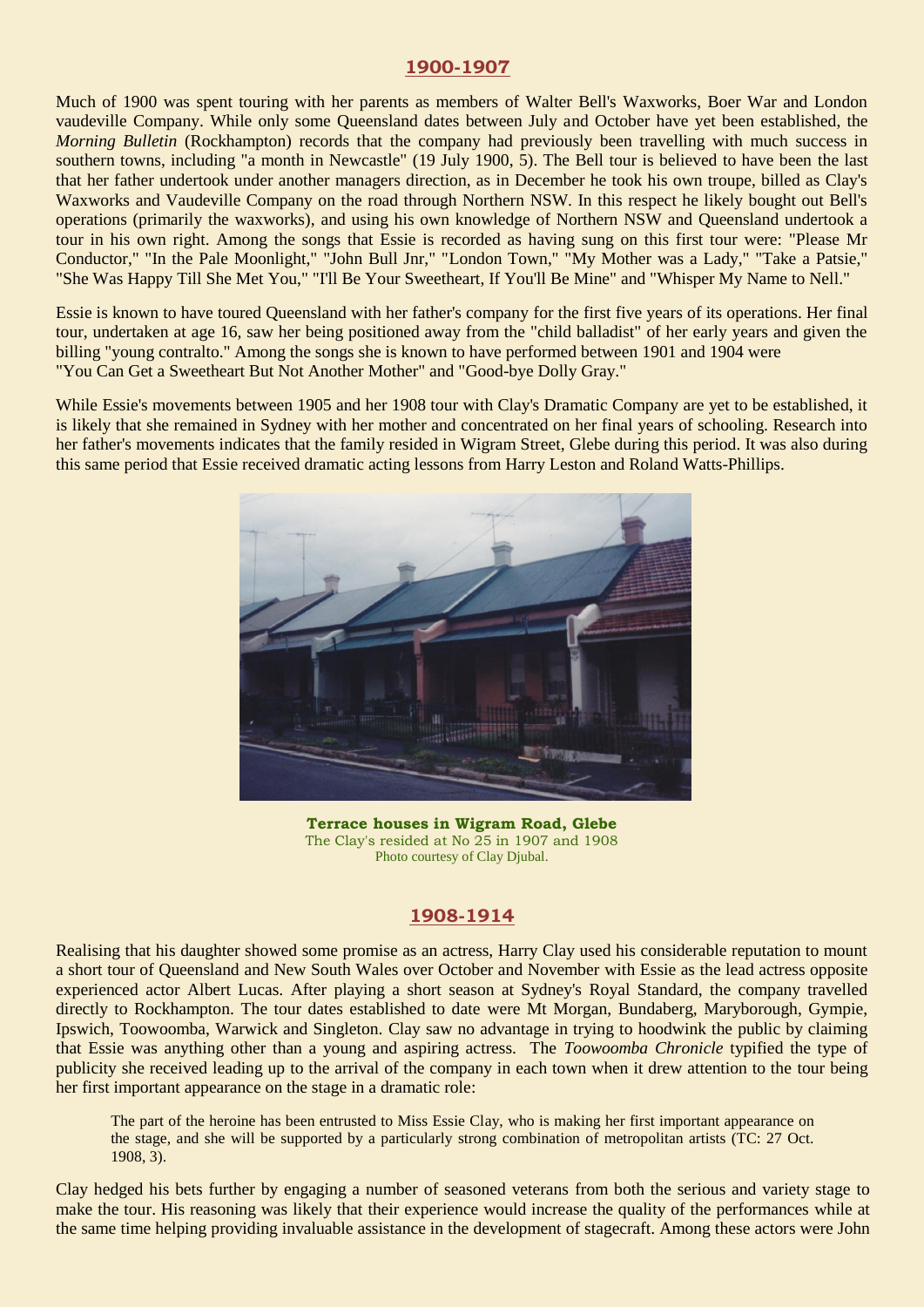(Jack) Cosgrove,<sup>1</sup> Walter Whyte,<sup>2</sup> Lancelot Vane,<sup>3</sup> Will Wynand,<sup>4</sup> Harry Norman and Ada Lawrence. The four productions staged on the tour saw Essie play the characters Madge Carlton (*The World Against Her*), Norah Desmond (*The Irishman*), Camille (*Camille*), and Mary Anne (*The Marriage of Mary Anne*). Few reviews of the tour have been located to date, apart from the seasons in Toowoomba. and Ipswich It appears, though, that in these town at least, the critical opinion of Essie's performances was largely positive:

The company comprises a number of accomplished artists, and consequently their presentation of the drama [*The World Against Her*] was of a particularly thrilling character, and the acting was of an unquestionably high order, while the inspiring nature of the music supplied by an orchestra, and the effective scenery, appealed to the audience in a marked degree. The admirable blending of tragedy and pathos with humour and gaiety produced an effort which was not lost upon the enthusiastic audience. The "star" was of course, Miss Essie Clay, whose representation of an injured wife, was decidedly realistic, and it earned for her unmistakable signs of approval (QT: 29 Oct. 1908, 7).

The following year Essie returned to Queensland twice, the first time with her father's Waxworks and Company and later in the year with another dramatic company. Her repertoire for the earlier tour, which included such songs as "Antonio," "Boomerang," "Cherry Blossom" "Cosy Flat," "I'm Thinking of You," "Just Idle Dreams," "Take Me Back to Bendigo," "When My Golden Hair is Turned Silver-Grey" and "When the Whip-Poor Will Sings, Margaret," saw Essie re-establish her reputation as a popular singer and variety actress. It was the second tour, however, during which she starred opposite internationally-acclaimed Scottish tragedian, Walter Bentley, that became the highlight of her career as a dramatic actress.

The Walter Bentley Queensland tour was to be Harry Clay's most audacious, but ultimately his last dramatic company tour, despite its popular reception. Comprising 20 actors and a reported production team of nine, the company presented four works - Shakespeare's *Hamlet* and *David Garrick* (two of Bentley's most acclaimed roles), along with The Bells and The Courier of Lyons. Essie played the principal female roles of Ophelia (*Hamlet*), Annette (*The Bells*) Ada Ingot (*David Garrick*) and Julie (*The Courier of Lyons*). In lieu of Bentley's formidable reputation Clay engaged several highly experienced actors to support him - the most notable being  $\hat{S}$ . A. Fitzgerald,<sup>5</sup> his son (and 1908 tourist) Lance Vane, J. B. Atholwood,<sup>6</sup> Johnstone  $Weir<sub>1</sub><sup>7</sup>$  Helen Fergus,  $8$  and Maurice Nodin. This time Clay organised for the company to play a season in Brisbane, a destination he rarely ventured into with his vaudeville tours. After a three weeks season at Her Majesty's (1-17 Sept.) , the company travelled north, appearing in Maryborough, Townsville and Charters Towers, before turning around to play such towns as Mackay, Rockhampton, Mount Morgan, Bundaberg and Toowoomba.

1

| 77237AFF70270.                                                                                                                                                                                                                                                                                                                                                                                                                            |  |  |  |  |
|-------------------------------------------------------------------------------------------------------------------------------------------------------------------------------------------------------------------------------------------------------------------------------------------------------------------------------------------------------------------------------------------------------------------------------------------|--|--|--|--|
| 8 M A J R S T Y'S<br>R E.<br>EAT<br>тн<br>Lessee: Harold Ashton.<br><b>TO-NIGHT.</b><br>TO NIGHT<br>UNDER THE PATRONAGE OF HIS WORSHIP THE MATOR AND MAYORESS.<br>THE WORLD-RENOWNED TRAGEDIAN,<br>WALTER<br><b>BENTLEY.</b><br>Supported by<br>MISS ESSIE CLAY and a SELECT DRAMATIC ORGANISATION.<br>In Shakespeare's Sublime Tragedy in Five Acts.                                                                                     |  |  |  |  |
| НАМЬЕТ.<br>HAMLET.                                                                                                                                                                                                                                                                                                                                                                                                                        |  |  |  |  |
| Cast of Characters:<br>HAMLET  (Prince of Denmark)MR. WALTER BENTLEY<br>Guildenstern<br>Lords, Ladies, Soldiers, Players, and Attendants, by a Host of Auxiliaries.<br>Produced on a wale of Magnificence never before attempted on a Brisbane<br>at age.<br>POPULAR PHICES: 3/, 2/, and 1/. Plan at Paling's, Day Sales Marble<br>Bar and Black's Tobacconist's.<br><b>CLAUDE E. WEBB.</b><br><i>Brisbane Courier</i> 4 Sept. (1909), 2. |  |  |  |  |

<sup>&</sup>lt;sup>1</sup> Eminent Australian stage and film actor, writer, playwright and director John Cosgrove (1867-1925) was associated with J. C. Williamson, Brough and Boucicault and Bland Holt during his three or more decades in the Australian theatre industry.

<sup>3</sup> The son of actor/director S. A. Fitzgerald, and brother of comedian Jim Gerald, Lance Vane (born Lancelot Sherlock Fitzgerald) was for many years a prominent member of William Anderson's dramatic Company.

<sup>2</sup> Actor, singer Walter Whyte appeared on the vaudeville stage as Walter Jackson, (for many years with Maisie Pollard as Pollard and Jackson). He later became a prominent member of Nat Phillips Stiffy and Mo Revue Company.

Will Wynand worked largely in vaudeville as a comedian, descriptive singer, character impersonator and actor. The 1908 dramatic company tour was the first of four consecutive tours he made through Queensland for Harry Clay.

<sup>5</sup> Actor, director and film pioneer S. A. (Sydney Australia) Fitzgerald (ca. 1860-1940), established his reputation as an actor in the 1890s. He later went on to direct two films - *Robbery Under Arms* (1907) and *The Life and Adventures of John Vane, the Notorious Australian Bushranger* (1910), both of which featured his sons Lance Vane and Jim Gerald.

Another of Australia's more eminent actors of the late  $19<sup>th</sup>$  and early  $20<sup>th</sup>$  centuries, J. B. Atholwood (ca. 1861-1931) played the full gamut of theatrical genres from Shakespeare to pantomime during his long career. He started out his career in the early 1880s and came to prominence in the 1890s with Julius Knight's company, later playing with almost every major actor to tour the Antipodes, including Alfred Dampier, Roy Redgrave and Cuyler Hastings.

<sup>7</sup> Dramatic actor Johnston Weir occasionally appeared on the vaudeville stage, presenting recitations which were accompanied by slides. He was also active within the industrial aspects of the industry, becoming at some stage president of the Australian Actors Association.

The mother of well-known dramatic actress Nellie Ferguson and variety actor Dick Dunbar, Helen Fergus (aka Furgus) began to establish her reputation as an actress by the early to mid-1880s and was later associated with most of Australia's leading theatrical firms and managers, including Macmahon's Dramatic Company, Alan Wilkie, William Anderson, Edwin Geach, George Willoughby and the Fullers.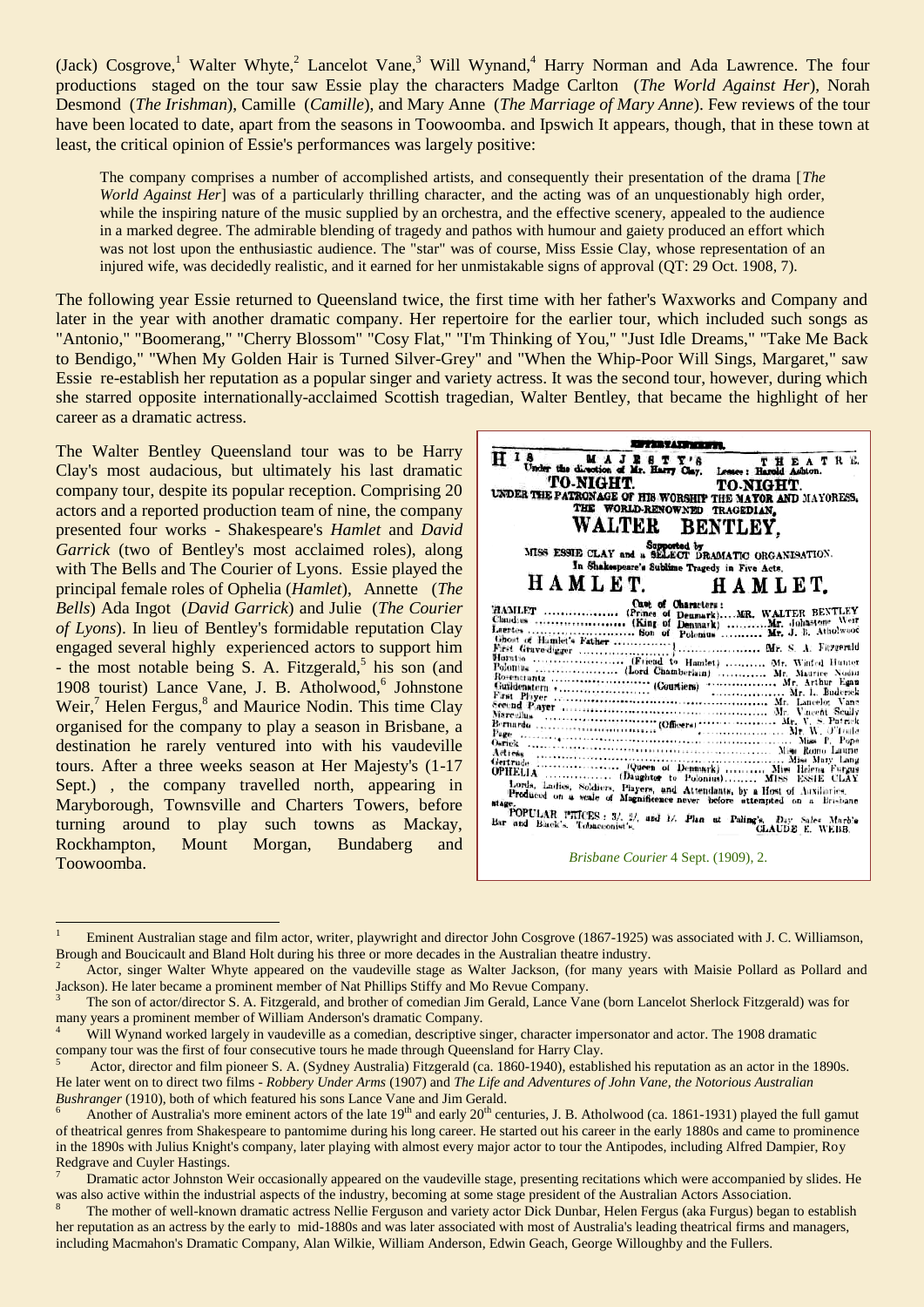Once again reviews of Essie's performances were largely favourable, with the critical responses suggesting that she was beginning to mature as an actress. Among the reviews located to date are following from the *Brisbane Courier* and *Northern Miner* (Charters Towers):

Shakespearean drama has had little attention in Brisbane since Mr Bentley appeared here some ten or twelve years ago. A production of a tragedy or a comedy at rare intervals has been all that we have had, not because a more generous measure of production would not have been gladly supported, but because actors and actresses capable of work in these high domains of literary and dramatic art have been few and far between. The warmth and spontaneity of the reception accorded to Mr Bentley... evidenced both the pleasure felt in meeting an old friend, and the appreciation of opportunity afforded of seeing once more an immortal play... Miss Essie Clay's Ophelia was very tender, graceful, pathetic, and picturesque. In the heart-touching mad scene she showed histrionic gifts of a high order, albeit in some of the earlier scenes she was inclined to charge them with too great heaviness. Her musical speaking and singing voice and her pleasing presence all helped to invest her performance with additional interest (BC: 6 Sept. 1909, 6).

Miss Essie Clay, as Ophelia, deserves considerable praise. She is natural, easy and realistic. Her voice is attractive, young, and as her singing in the mad scene pathetically true. The role is a difficult one and Miss Clay is to be congratulated on her admirable interpretation of the part (NM: 1 Oct. 1909, 5).

Within a few months of ending the Bentley tour Essie was engaged to play the lead female roles for the George Marlow Dramatic Company. The company made its debut at Newcastle on Boxing Night 1909 and later travelled to Brisbane, opening there on 19 February. The repertoire reportedly comprised *Married to the Wrong Man*, *The Wedding Ring, Camille*, *That Woman From France* and *The Heart of a Hero*. Chief among her fellow thespians were H. Bentley (an English juvenile lead who came to Australia under engagement to J. C. Williamson, and later worked for Clarke, Meynell and Gunn), Tom Curran, Louise Carbasse and Lilian Booth. In writing about Essie's performance in *That Woman from France*, the *Queensland Figaro* critic said that she had "distinguished herself as the French adventuress whose passion for riches led her to perpetrate several murderous crimes" (10 Mar. 1910, 5).

In April 1911 Marlow brought his company to the Adelphi, Sydney, opening with *The Bad Girl of the Family* (5 Apr.) The line-up by then included John Cosgrove, J. P. O'Neill, Harry Diver, Arthur Shirley, Frank Reis, Robert Inman, Ethel Buckley, Cora Warner and Nellie Fergusson. For his production of *Driving a Girl to Destruction* (17 June), Marlow had specially engaged London actors Louise Hampton and Lionel Mannering. Both subsequently played their roles (Ruby Wright and Robert Ray) in the entrepreneur's cinematic version. Although Essie Clay's name has not been included as a cast member in any secondary film sources, it is likely that she reproduced her role (Madame de Meral), given that Marlow utilised most of the then current members of his company for the film.<sup>9</sup>

The following month Clay was cast to play "the somewhat colourless part of Blanche Kingsley" in George de Gray's "weird drama" *The Power of the Cross ,* a performance that the *Sydney Morning Herald* critic found "acceptable" (31 July 1911, 5). After some 20 weeks in Sydney, Marlow sent the company back to Brisbane, with the season premiere being a production of *Under Two Flags* (9 Sept.). Three weeks later the company opened in Rockhampton at the Theatre Royal (29 Sept.). This time the opening production was *Driving a Girl to Destruction*. The *Morning Bulletin* had already primed its female readers with details of the costumes being worn during the Brisbane season. Regarding Essie's attire, the paper records:

Miss Essie Clay, as Madame de Meral, wears some exquisite "creations," among them being a cream satin charmeuse veiled in cream tosca net, the bodice and trained overdress of French valenciennes lace. Her toque is of pale pink velvet, ornamented with steel trimmings and plumes. Miss Clay also wears a pale blue crepe dechene, with a shimmering tunic of net ornamented with silver and steel and finished with a deep silver fringe (23 Sept. 1911, 5).

Another role played by Clay on the Queensland tour was Barbara Hare in *East Lynne*.

1

Sometime around May 1912 Clay returned to Queensland to appear on the return leg of her father's vaudeville company tour, performing songs like "Little Man" and "Mandy Lee." Among the other artists who accompanied her North were Lily Vockler, Wally Edwards, Ern Delavale and Will Gilbert and Harry Clay himself. After returning home in August or September she joined forces with Johnson Weir to work up a comedy sketch act. In December that year they appeared at Holland and St John's Empire Theatre in Brisbane, opening with "Next Door Neighbours" (14 Dec.). Another known sketch was "Euchred; Or, The Bank of Love." By the end of the month the two actors were in North Queensland Townsville under contract to Birch, Carroll and Coyle as a between films feature presentation. Interestingly, while advertising in the *Townsville Daily Bulletin* records that the pair was appearing "direct from Harry Rickards' Theatres" (31 Jan. 1913, 3), no details have yet been located which confirm this claim. The same paper also reviewed one of their performances:

<sup>9</sup> While little is currently known about Marlow's film version of *Driving a Girl to Destruction*, it was likely put in to production shortly after Hampton and Mannering joined the company and prior to it leaving Sydney for Brisbane in early September 1911.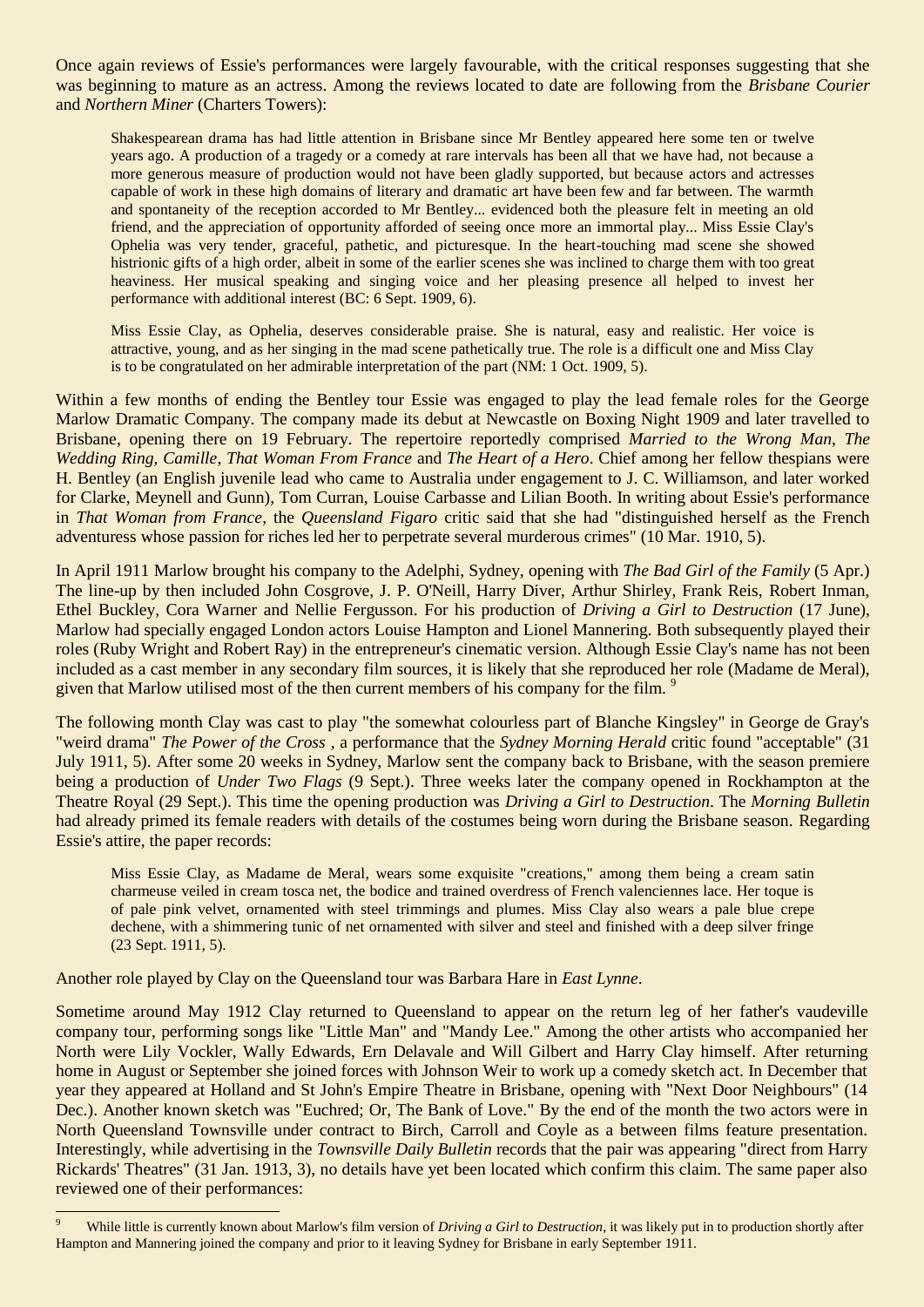Essie Clay and Johnson Weir followed up their successful sketch. "Euchred," by presenting a new pocket comediettas, "Neighbours," last night at the Olympia, Both these clever artists were at their best in this piece, which abounds with irrepressible Irish humour. It was a very bright cameo of the lighter side of things - simply a tabloid of clever and brisk repartee and humour with a delightful miniature plot (3 Jan. 1913, 3).

| THE EMPIRE.<br>$\fbox{\parbox{0.04\textwidth}{\begin{minipage}{0.9\linewidth} \textbf{B0:} \textbf{LAND & ST. JOHN, LTD.} \end{minipage}} \begin{minipage}{0.9\linewidth} \textbf{B0:} \textbf{LAND & ST. JOHN, LTD.} \end{minipage} \vspace{-.05in}$<br>GRAND MATINEE TO-DAY 2.30 P.M.<br>ED HOLLAND'S VAUDEVILLE ENTERTAINERS<br>AAMMOTH STAR ATTRACTION!<br>Special Engagement and First Appearance here of the Famous |                                                       |                        |                     |  |          |
|---------------------------------------------------------------------------------------------------------------------------------------------------------------------------------------------------------------------------------------------------------------------------------------------------------------------------------------------------------------------------------------------------------------------------|-------------------------------------------------------|------------------------|---------------------|--|----------|
|                                                                                                                                                                                                                                                                                                                                                                                                                           |                                                       |                        | <b>MAX FRANKLIN</b> |  |          |
| oupe of Continental Acrobats and Novelty Gymnasts. From all the principal<br>teatres of England, Europe, and America. The Very Last Word in Acrobatics.<br>Also First Appearance here of the Comedy Sketch Duo,                                                                                                                                                                                                           |                                                       |                        |                     |  |          |
|                                                                                                                                                                                                                                                                                                                                                                                                                           |                                                       |                        |                     |  |          |
| hnson                                                                                                                                                                                                                                                                                                                                                                                                                     |                                                       |                        | WEIR AND CLAY.      |  | Fasie    |
|                                                                                                                                                                                                                                                                                                                                                                                                                           | An the Charming Comedy Sketch, "Next Door Neighbours. | rositively Last Nig of |                     |  |          |
| ecialty                                                                                                                                                                                                                                                                                                                                                                                                                   | BURNS AND BENTLEY,                                    |                        |                     |  | Dancers. |

The established dates for the Birch, Carroll and Coyle tour were Townsville (30 Dec. 1912) and Charters Towers (6 Jan. 1913). By mid-July Clay was back with the George Marlow Dramatic Company, appearing at the Princess Theatre, Melbourne alongside Frank Reis, Frank Crossley and Agnes Keogh in *The Girl Who Loved a Soldier* (12 July).

1914 saw Clay appear at various times throughout the early and latter parts of the year at the Bridge Theatre (Newtown). She also once again to Queensland with her father's vaudeville company, this time accepting an engagement for the entire tour. Among the other artists on the tour were George Pagden and Kitty Stanley, Wal and Lily Rockley, Billy Maloney, Joe Rox and Harry Little. Reviews published during the tour indicate that Essie's performances were once again a hit with audiences:

Miss Essie Clay, in her contralto songs, made a great success and was doubly encored (TDB: 5 May 1914, 4).

Miss Essie Clay scored with her remarkably sweet contralto voice. She possess a fine range and a splendid volume of tone, her enunciation being particularly clear and distinct (NM: 14 May 1914, 5).

# **1915-1948**

Very little is known about Essie Clay after 1914, with no further details having been located in terms of her career as an actress and variety entertainer. It was reported that she contracted the Spanish Flu sometime around late 1919 or early 1920. *Australian Variety* noted in August 1920 that the "cherished daughter of Harry Clay" had been seriously ill and even though she fell ill some time ago had "never been the same since." The piece goes on to note "it will be remembered that Miss Clay proved herself one of Australia's most artistic young actresses some years ago" (5 Aug. 1920, 1). It is possible that the illness effectively ended her career. *Everyone's* also records in a 1922 article titled "Two Decades Ago - And Now" that she had by then retired:

Essie Clay, only child of Harry Clay, was a very pleasing juvenile balladist. Although she appeared for some years on the stage, Miss Clay decided to stay home with her mother and has lived in retirement for some years (22 Feb. 1922, 20).

Archival records indicate that Clay was living at 50 Hall Street, Bondi between 1925 and 1933, and that she eventually moved back to Glebe at some point before her death on 13 May. Buried at South Head cemetery, in the same plot as her father and mother (No: 236), her epitaph reads:

> In Ever Loving Memory of Essie Beloved Daughter of Catherine and Harry Clay Who Passed From This World 13<sup>th</sup> May 1948 Thy Will Be Done

Essie Clay's last will and testament indicates that she was a spinster and that she had become very bitter. Much of her ill-will appears to have been directed towards her mother. Most interesting was her statement regarding her house, which she wanted "demolished as soon as may be possible after [her] death." The statement went on to further request: "The materials [are] to be sold and the land upon which the said building is at present erected shall not be sold until after the expiration of two years from the date of my death and shall not during such period of two years be occupied or let" (Essie Clay Deceased Estate File, NSW State Government Archives, 20/4273 No 135194).

Clay's deceased estate file also shows that she died with a considerable amount of money, amounting to £2,016. This included the property at 11 Wigram Rod Glebe (known as "Zetland"), which was valued at £850, and shares in her father's company worth £696. She also had £782 in the bank. Appointing Harold Eric Morgan and Alfred Thomas Morgan as her legal representatives she decreed that after her debts were paid out that the rest of the money was to be given to the Church of England Homes, Carlingford and Wahroonga. She also left an annuity of £2 per week to her mother, plus an additional £3 each quarter (making a total of £116 per year).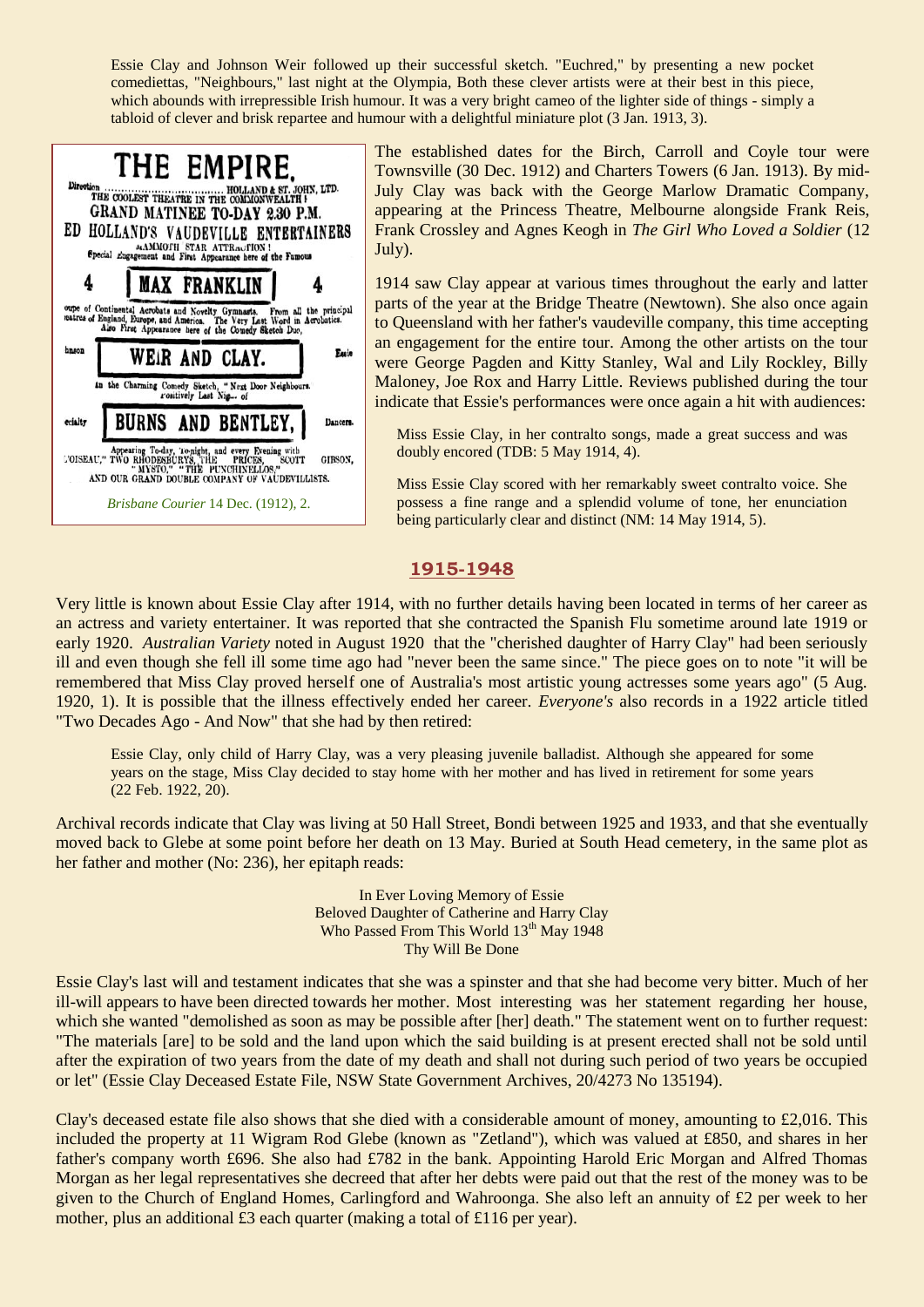# **SEE ALSO**

#### **• [Harry Clay](http://ozvta.com/entrepreneurs-a-f/) • [Catherine \(Kate\) Clay](http://ozvta.com/practitioners-c/)**

# **HISTORICAL NOTES AND CORRECTIONS**

• It is unclear if Clay was a member of the George Marlow company which played a season in Melbourne at the Princess Theatre in early 1911. Most of the previous Sydney cast members were involved b ut her name has not yet been identified.

# **ADDITIONAL QUOTATIONS**

- Little Essie Clay succeeded in completely pleasing the audience by her singing of "The Last Farewell." A very promising child vocalist, little Miss Clay had no difficulty in impressing the audience favourably (BC: 3 Oct. 1898, 6).
- Little Essie Clay again captivated her hearers with "There'll Come a Time" (BC: 5 Dec. 1898, 6).
- Essie Clay was heartily encored for her sweet rendering of "I'll Be Your Sweetheart, If You'll Be Mine," her clever enunciation and nicely balanced voice being a treat to hear (NM: 8 July 1901 2).
- The leading lady is Mr Clay's own daughter, Essie, who has been showing great promise in the roles allotted her, and to whom our Northern contemporaries extend great praise. It is predicted she will soon take her place among the chief of our Australian actresses (24 Oct. 1908, 3).
- The rising of a new star in the theatrical firmament is ever a matter of interest, and the advent of Miss Essie Clay, daughter of the well-known manager, tomorrow at the Town Hall will be bound to excite more than ordinary curiosity (TC: 29 Oct. 1908, 3).
- Miss Essie Clay's acting was a treat. It was a most difficult role to fulfil, but nevertheless her portrayal was excellent and well above some who come here with a record (TC: 312 Oct. 1908, 3).
- Miss Essie Clay's acting was again admirable, while all the remaining members ably acquitted themselves (TC: 4 Nov. 1908, 3).
- Miss Essie Clay, as Ophelia, deserves considerable praise. She is natural, easy and realistic. Her voice is attractive, young, and as her singing in the mad scene pathetically true. The role is a difficult one and Miss Clay is to be congratulated on her admirable interpretation of the part (NM: 1 Oct. 1909, 5).
- Miss Essie Clay is seen too much advantage. In the heart touching mad scene she gave a fine exhibition of her histrionic gifts, which even the 'pit' m- a thing that rarely comes from such a quarter in such scenes – applauded the actress as heartily as the other parts of the theatre… Her interpretation of Ophelia was worthy of a more experienced actress than Miss Clay (TC: 29 Oct. 1909, 3).
- Essie Clay's rendering of "The Rosary" was excellent, every word being understood, and her voice getting sweeter every week (AV: 22 July 1914, 6).
- Essie Clay gets some good songs this week. She has a winner, "Little Man," which she sings well (AV: 29 July 1914, 6).
- Louise Carbasse says that Essie Clay has the prettiest feet she has ever seen (TT: Sept. 1914, 28).
- Miss Essie Clay would like it known that she is not a member of any suburban touring company, and never authorised her name to be advertised as appearing with any such company. Such things as these are very misleading to the public, and annoying to an artists, and the sooner the persons offending desist the better for all concerned (AV: 4 Aug. 1915, 13).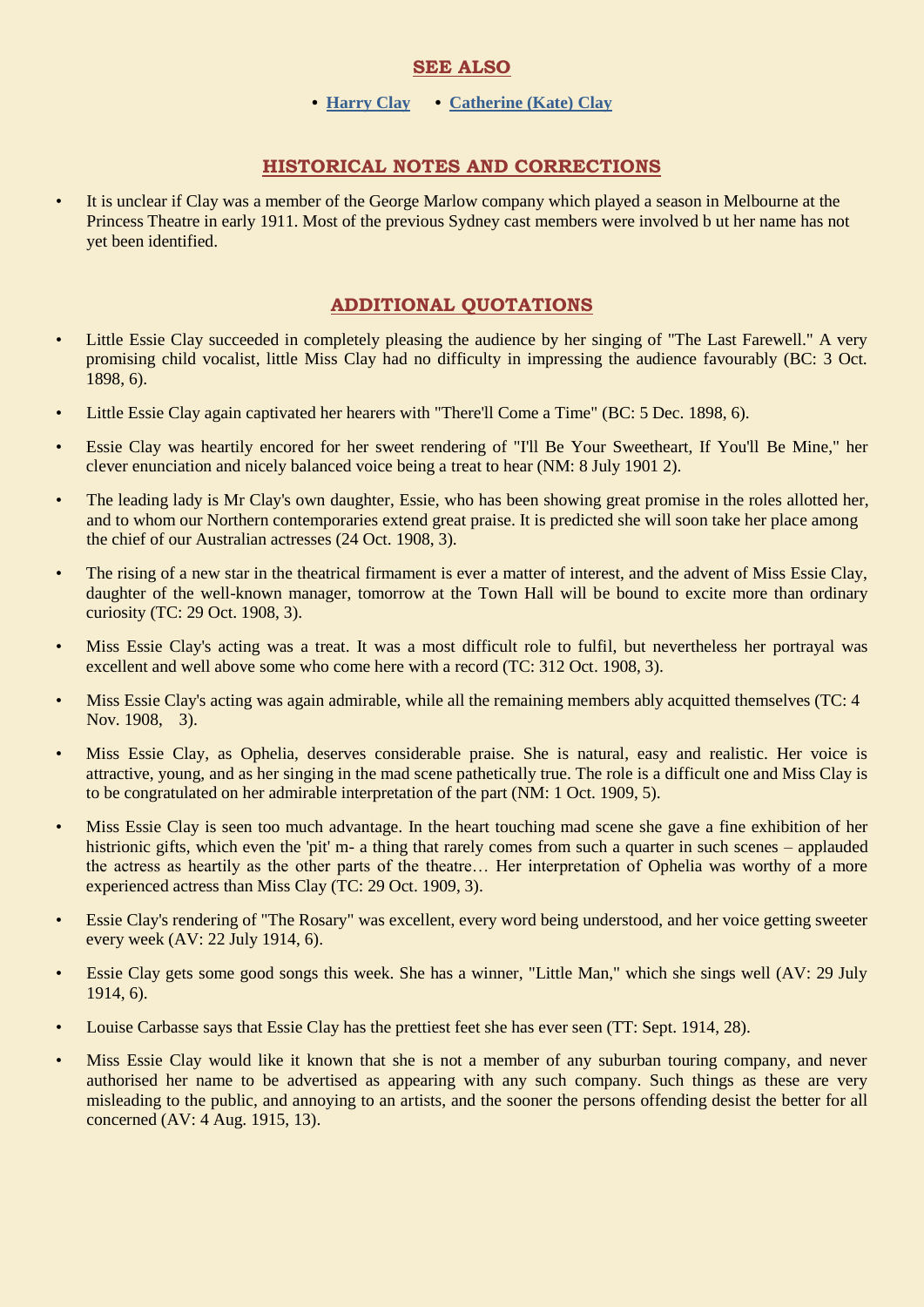#### **ENGAGEMENTS CHRONOLOGY**

Essie Clay toured with her parents for much of her childhood and early youth ca. 1888- ca. 1905, and very likely appeared on stage as a special unadvertised guest performer. This chronology therefore includes only the engagements for which she received advertised billing or was mentioned in reviews. For further details, and possible appearances undertaken while touring with her parents, see **Harry Clay: Career and Personal Chronology, 1865-1925**.

- 1895: GEORGE WARREN (Gaiety Th, Syd; 27 Mar. \* > Warren's Surprise Party, Gaiety Surprise Party, under W.A. Ball's management from 11 Sept.)
- **1896:** HARRY CLAY (Sydney suburban circuit; ca. Oct-Dec.\* > Australian Minstrel & Variety Co)
- **1897:** HARRY CLAY (Sydney suburban circuit; ca. Jan. Mar. \* > Australian Minstrel & Variety Co) (Gaiety Th,
- Syd; 13 Mar. ca. Apr. \* > Australian Minstrel & Variety Co) **1898:** HARRY RICKARDS (Tivoli Th, Syd; 2-15 Apr.) ► J. L. TRAVERS (Queensland tour; ca. Sept.-Dec. \* > Continental Vaudeville Co)
	- **NB:** Continental Vaudeville Co Queensland tour incl. Brisbane (Op House; 24 Sept. – 8 Oct.) • Rockhampton (Th Royal; 24-30 Oct.) • Charters Towers (Th Royal; 10-18 Nov.) • Brisbane (Th Royal; 28 Nov. - 13 Dec.)
- **1899:** HARRY CLAY (Sydney suburban circuit; 2 Jan. \* > Australian Eleven) ► G. SULLIVAN (Queensland tour; ca. Aug - Oct. \* > Continental Vaudeville Co) ► n/e (Coogee Palace Aquarium, Syd; 26 Dec. > Continental Vaudeville Co)
	- **NB 1:** Australian Eleven engagements incl. Parramatta TH; 2, 26 Jan.)
	- **NB 2:** Continental Vaudeville Co tour incl. Brisbane (Th Royal; 5 Aug. 1 Sept.) • Rockhampton (Th Royal; 11-14 Sept.) • Barcaldine (31 Sept.) • Longreach (1-2 Oct.) • Warwick (Town Hall; 16 Oct.).
- **1900:** HARRY CLAY (Sydney suburban circuit; 2 Jan. \* > Australian Eleven) ► WALTER BELL (Qld regional tour; ca. July - Oct. \* > Waxworks, Boer War and London Vaudeville Company) ► HARRY CLAY (Skating Rink, Grafton, NSW; 26- 31 Dec. > Clay's Waxworks and Vaudeville Co)
	- **NB 1:** Australian Eleven engagements incl. Coogee Bay Aquarium (matinee concert) and Parramatta TH; 26 Jan.)
	- **NB 2:** Bell's Waxworks tour also reportedly played Newcastle (NSW) for a month, along with other southern engagements prior travelling to Queensland. The itinerary established to date is: Rockhampton (Th Royal; 20 July - \*) • Mount Morgan (11 Aug. - \*) • Charters Towers (Th Royal, 12 Sept. - ca. Oct. \*).
- **1901-1904:** For details relating to these years see Harry Clay's Annual New South Wales/Queensland tours: 1901-1918, 1927 and 1929 ("Research Lists" page)



*Brisbane Courier* 22 Sept. (1898), 2.

1909: GEORGE MARLOW (Newc; 26-31 Dec. > George Marlow Dramatic Co)

|                                                                    | 1910:        | <b>GEORGE MARLOW</b> (Newc; 1 Jan. - * > George Marlow Dramatic       |
|--------------------------------------------------------------------|--------------|-----------------------------------------------------------------------|
| MECHANICS' INSTITUTE.                                              |              | Co) • (His Majesty's Th, Bris; 19 Feb. - ca. Mar.* > George           |
| Direction of  HARRY CLAY<br>Manager  JAMES BOYLE                   |              | Marlow Dramatic Co)                                                   |
|                                                                    | <b>1911:</b> | <b>GEORGE MARLOW</b> (Criterion Th, Syd; 5 Apr. - ca. Aug. *>         |
| The Dramatic Event of the Year,                                    |              | George Marlow Dramatic Co) • (His Majesty's Th, Bris; 9 Sept. - $*$ > |
| Tor Positively One Night Only,                                     |              | George Marlow Dramatic Co) • (Th Royal, Rockhampton; 29 Sept.         |
| <b>WEDNESDAY, NOVEMBER 3.</b>                                      |              | $-$ <sup>*</sup> > George Marlow Dramatic Co)                         |
|                                                                    | 1912:        | HARRY CLAY (Sydney Suburban circuit; ca. Jan. - Apr.) •               |
| The World Renowned Tragedian,                                      |              | (NSW/Qld regional tour; ca. May - Aug/Sept. *) • (Sydney)             |
| <b>WALTER</b><br><b>BENTLEY</b>                                    |              | suburban circuit; ca. Sept-Nov.) ► HOLLAND & ST JOHN                  |
|                                                                    |              | (Empire Th, Bris; 14 Dec. - *) $\triangleright$ BIRCH, CARROLL &      |
| One of the World's Greatest Actors.                                |              | COYLE (Olympia Pictures, Townsville; 30-31 Dec.)                      |
|                                                                    | <b>1913:</b> | BIRCH, CARROLL & COYLE (Olympia Pictures, Townsville                  |
| Supported by MHSS ESSIE<br><b>CLAY</b>                             |              | 1 Jan. - *) • (Th Royal, Charters Towers; 6-10 Jan.) ►                |
| and a Powerful Dramatic Company, in Tom Robertson's Famous Comedy, |              | <b>GEORGE MARLOW (Princess Th, Melb; 12 July - * &gt; George</b>      |
| DAVID GARRICK,                                                     |              | Marlow Dramatic Co)                                                   |
| Or Love or Honor.                                                  | <b>1914:</b> | HARRY CLAY (NSW/Qld regional tour; ca. Mar. - Aug/Sept.               |
| David Garrick  WALTER BENTLEY<br>Ada Qugot  MISS ESSIE `CLAY       |              | $*)$                                                                  |
| POPULAR PRICES: 3s. 2s. 1s.                                        |              |                                                                       |

*Singleton Argus* 2 Nov. (1909), 3.

Box Plan at Short's. CLAUDE E. WEBB.